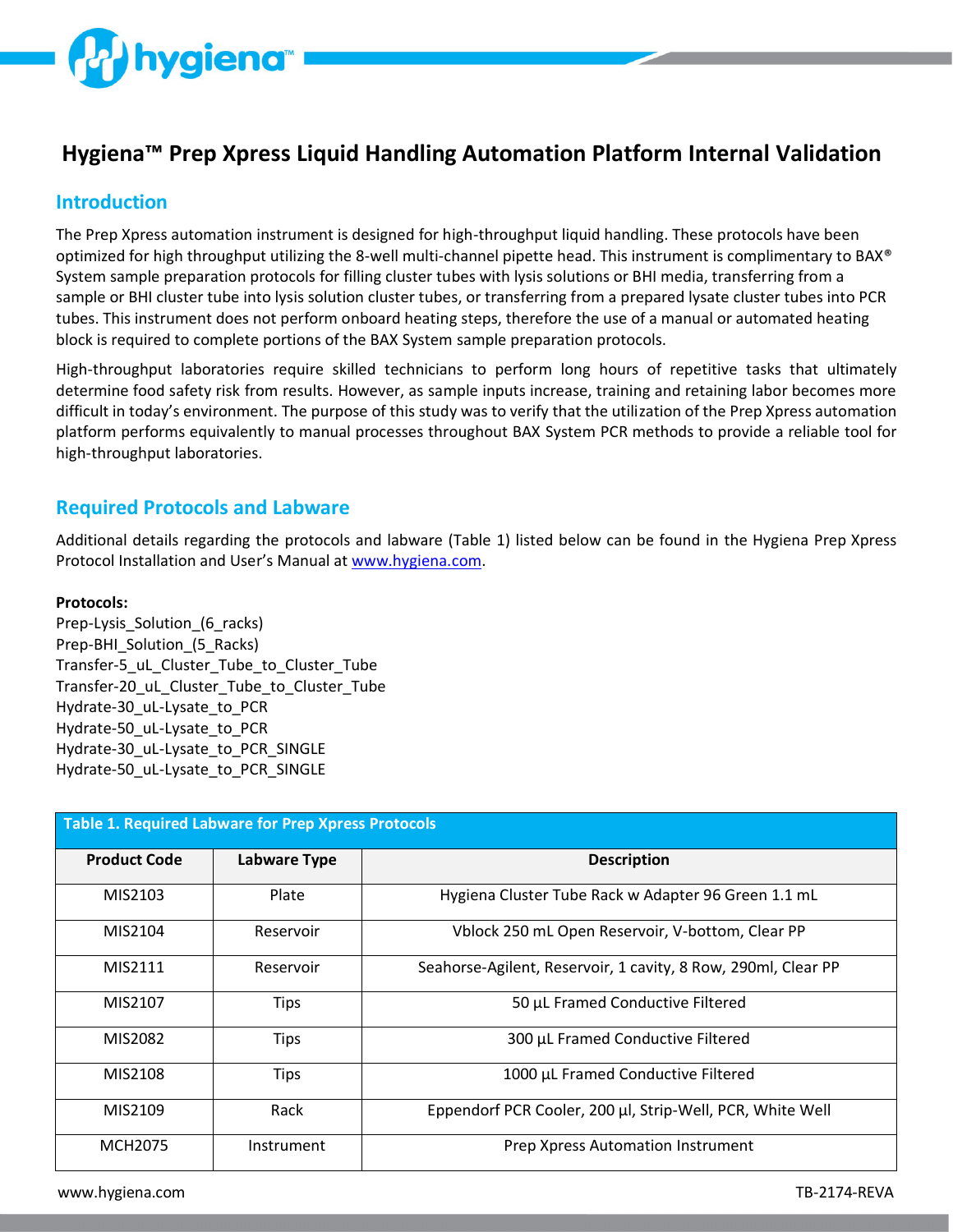# **Validation Methodology**

The BAX System sample preparation steps were integrated into the Prep Xpress by executing modular protocols being Bulk Lysis Fill, Sample to Lysis (5 or 20 µL), and PCR Hydration, which can be utilized individually or in combination. Verification was performed in triplicate, across three instruments, to verify pipetting accuracy, assay performance, and cross-contamination for each protocol individually and in combination in comparison to manual processes. Each protocol was validated in triplicate across three different instruments to ensure user and instrument variability were considered.

Pipetting accuracy was determined by liquid weight with standard margin of error less than 20% established by the instrument manufacturer (Hamilton® Robotics). Assay performance and sensitivity claims were verified by utilizing postenrichment inoculated samples to create lysates and PCR tablet hydration.

Cross-contamination was determined using a checkerboard pattern with 8.0 Log CFU/mL of bacteria and un-spiked media to perform all BAX System sample preparation to PCR steps (Figure 1). For any cross-contamination experiments, pure cultures of *Salmonella* Typhimurium DD13557 and *E. coli* O157:H7 DD916 were grown overnight in Brain Heart Infusion (BHI) broth at 35 °C. Each culture was then serially diluted 1:10 in additional BHI broth and plated in triplicate onto BHI agar for enumeration.

Full process systematic testing was performed utilizing beef enrichment samples inoculated with *Salmonella* and *E. coli*  O157:H7 at low (6.0 Log CFU/mL) and high (8.0 Log CFU/mL) concentrations and uninoculated controls manually transferred into cluster tubes, automated transfer into prepared lysis solution tubes, heat steps performed utilizing thermal blocks outside of instrument, and automated hydration to PCR with the Prep Xpress automation instrument.

All Real-Time PCR tablets were hydrated with 30  $\mu$ L of the appropriate lysate, sealed with flat optical caps and held for 10 minutes on a chilled (4 °C) PCR cooling block if required. Standard PCR tablets were hydrated with 50 µL of the appropriate lysate and sealed with flat optical caps. All PCR tablets were then loaded into the Q7 instrument, and a full process was run according to the instructions in the BAX System User Guide.

# **Results**

The Hygiena Prep Xpress automation instrument performed equivalently compared to manual pipetting across all BAX System PCR method steps. All assay performance criteria and sensitivity claims were met with no cross-contamination during utilizing the Prep Xpress for any protocol individually or in combination (Figure 2). The variability for pipetting accuracy was <1% for the bulk lysis fill, 20 µL transfer and PCR tablet hydration. A 6.6% variability was observed for the 5  $\mu$ L transfer protocols, which is equivalent to a  $\pm$  0.33  $\mu$ L (Figure 3).

### **Figure 1: Checkerboard cross-contamination BAX Q7 software rack set-up for testing BAX System Real-Time PCR Assays for** *Salmonella* **and** *E. coli* **O157:H7 Exact.**